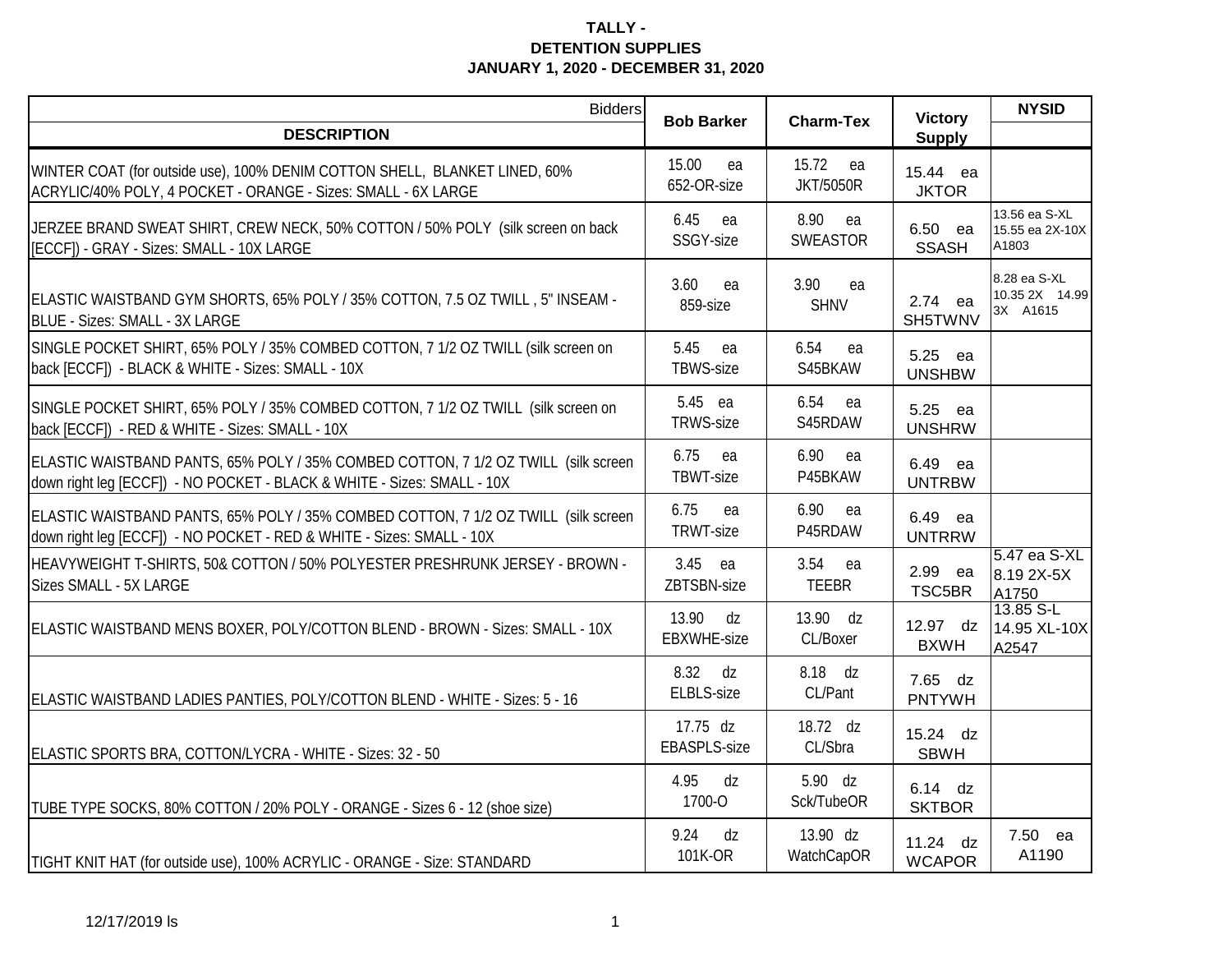| MENS & WOMENS CROC WITH BACKSTRAP - BLACK - Sizes: 4 - 15                                                              | 37.25 dz EVA-<br>BK-SIZE (3.10<br>pair) | 43.54 dz<br>F/CrogBk                         | 41.28 dz<br><b>SHEVCGB</b>  |                      |
|------------------------------------------------------------------------------------------------------------------------|-----------------------------------------|----------------------------------------------|-----------------------------|----------------------|
| MENS & WOMENS SNEAKER WITH VELCRO (for inmate worker) - BLACK - Sizes: 7 - 15                                          | 5.95<br>pair<br>FCNGB21-BK              | 5.90 pair<br>F/SNLVL-BK                      | 4.94 pair<br><b>SHCVLTB</b> | 37.00 pair<br>A1585  |
| <b>TOTALS</b><br>LOT <sub>1</sub>                                                                                      | 150.26                                  | 168.98                                       | 150.61                      |                      |
| UNTIEABLE VELCRO FASTENING SECURITY SMOCK - BLACK - Sizes: SMALL - X LARGE - Bob<br>Barker #505JR and #505 or equal ** | 70.00<br>ea<br>505 / 505JR              | 64.90<br>ea<br>SM/Green                      |                             |                      |
| UNTIEABLE VELCRO FASTENING SECURITY JUMPSUIT - GREEN - Sizes: SMALL - X LARGE -<br>Bob Barker # BBJ or equal **        | 100.00<br>ea<br>BBJ / BBJX              | N/B                                          |                             | 21.53<br>ea<br>A2560 |
| UNTIEABLE SECURITY BLANKET - BLACK - 54" x 80" - Bob Barker # SB5480 or equal                                          | 67.00<br>ea<br>SB5480                   | 64.90 ea<br><b>BL/GREEN</b>                  |                             |                      |
| BLANKET - COZY, GRAY w/BLUE - 66" x 90" - Bob Barker # CZ6690GY or equal                                               | 112.00 15/cs<br>CZ6690GY (7.47<br>each) | 64.90 12/cs<br><b>BL/KIMBALL</b>             |                             |                      |
| LOT <sub>2</sub><br><b>TOTALS</b>                                                                                      | 349.00                                  | 194.70                                       |                             |                      |
| FULL SHEETS - BLUE - 58" x 90" - Bob Barker # SH5890NVN or equal                                                       | 33.00 dz<br><b>SH5890NVN</b>            | 32.00 dz<br>5490NV130                        |                             |                      |
| 100% POLYESTER (non wool) BLANKETS - BLUE - 70" x 90" - Bob Barker # BL6690LB or equal                                 | 44.25 4/cs<br>BL6690LB (11.06<br>ea)    | 7.99 ea<br><b>BL/XLRYDER-NV</b><br>(31.96/4) |                             |                      |
| ULTRA SEALED SEAM COTTON MATTRESS WITH PILLOW 25" x 75" x 4" - Bob Barker #<br>SSCM2575P or equal                      | 71.00 ea<br>SSCM2575P                   | 60.90 ea<br>MTPL/SSCOT2575<br>$\overline{4}$ |                             |                      |
| SEALED SEAM CLEAR POLY MATTRESS WITH PILLOW 25" X 75" X 4" - Bob Barker #<br>SSPM25754FCLP or equal                    | 57.00 ea<br>SSPM25754FCLP               | 51.90 ea<br>MTPL/SS25754CL                   |                             |                      |
| COTTON TOWELS - WHITE - 20" x 40" - Bob Barker # BT425 or equal                                                        | 10.15<br>dz<br><b>BT425</b>             | 11.54 dz<br>BT2040J4.5E                      |                             |                      |
| COTTON TOWELS - ORANGE - 20" x 40" - Bob Barker # BT2040OR or equal                                                    | 13.25<br>dz<br>BT2040-OR                | 17.18 dz<br>BT2040Orange                     |                             |                      |
| COTTON WASHCLOTHS - WHITE - 12" x 12" - Bob Barker # WC1212 or equal                                                   | 1.78<br>dz<br>WC1212                    | $1.94$ dz<br>WC1212J1.0E                     |                             |                      |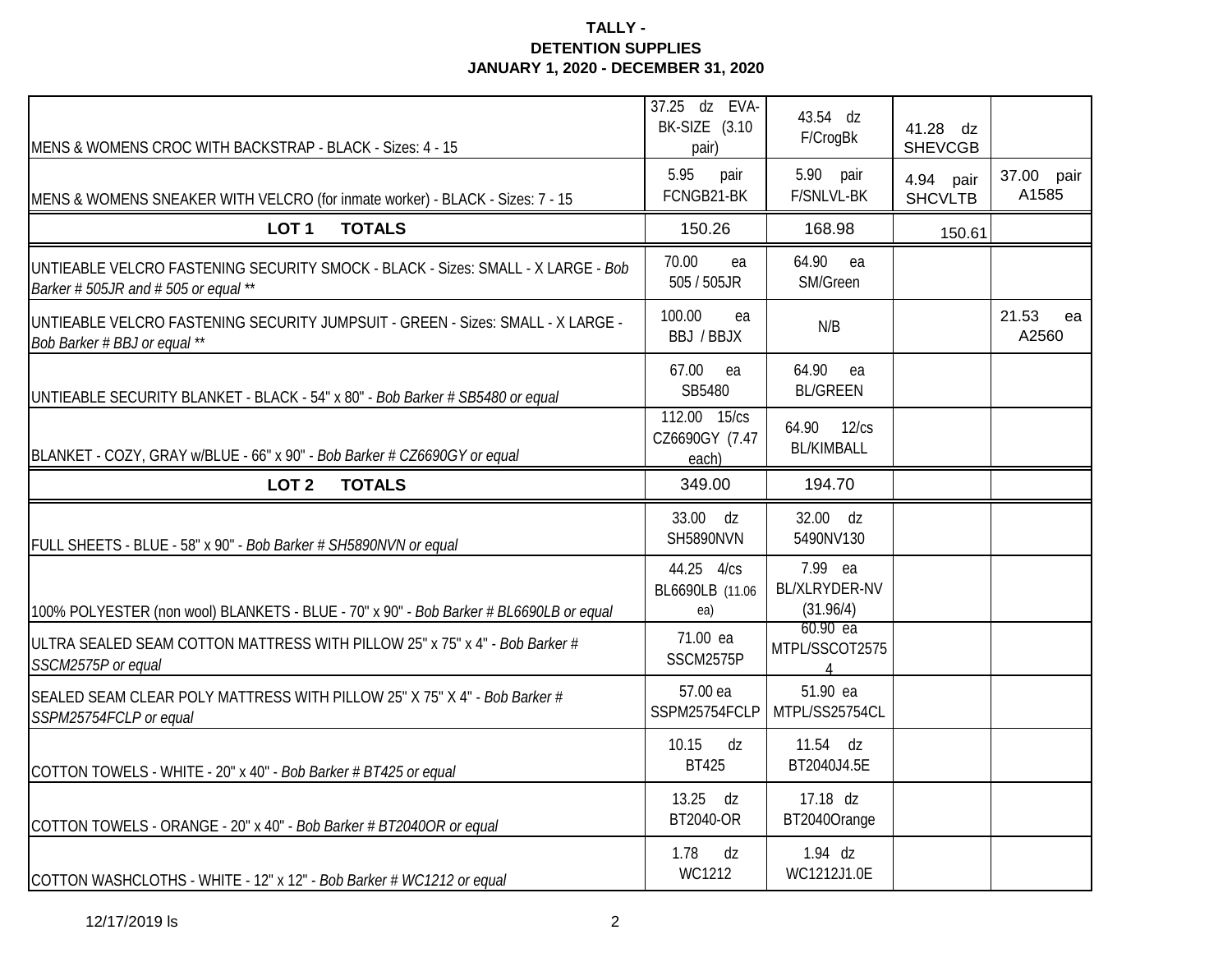| UNWRAPPED ANTIBACTERIAL SOAP - WHITE - .5 oz - Bob Barker # AU1 or equal                         | 33.25 1,000/cs<br>AU1-C            | 38.90<br>1,000/cs<br><b>H/51/2UNAB</b>           |                                      |
|--------------------------------------------------------------------------------------------------|------------------------------------|--------------------------------------------------|--------------------------------------|
| UNWRAPPED SOAP - WHITE - 1.5 oz - Bob Barker # TU15 or equal                                     | 60.00 500/cs<br><b>TU15-C</b>      | 54.90 500/cs<br>H/51.5UN                         |                                      |
| UNWRAPPED SOAP - WHITE - 3 oz - Bob Barker # TU3 or equal                                        | 36.00 144/cs<br>TU <sub>3</sub> -C | 36.90 144/cs<br><b>H/53UN</b>                    |                                      |
| WRAPPED MOISTURIZING SOAP - WHITE - 2.6 oz - Bob Barker # 26811 or equal                         | 37.40 36/cs<br>26811               | 42.90<br>36/cs<br>H/DOV26                        |                                      |
| TWO PIECE SOAP BOX - CLEAR - 4" x 2 1/2" - Bob Barker # 2342N or equal                           | 2.79<br>dz<br>2342N                | 4.18<br>dz<br>H/SB-<br>3                         |                                      |
| DISPOSABLE TWIN BLADE RAZOR - BLUE - Bob Barker # RTB600 or equal                                | 39.75 600/cs<br><b>RTB600</b>      | 64.90 1000/cs<br>H/DR05C<br>(38.94/600)          | 21.41 144/cs<br>F6642                |
| GEL FLUORIDE MINT TOOTH PAST 1.5 oz TUBE - Bob Barker # MST15 or equal                           | 36.00 144/cs<br>MST15              | 36.90 144/cs<br>H/CGTP15                         | 56.48<br>$144$ / $cs$<br>F6628       |
| PLASTIC TOOTH BRUSH - WHITE - 5" - Bob Barker # BBST40 or equal                                  | 144/cs<br>6.25<br>BBST40           | 6.18 144/cs<br><b>H/TB30</b>                     | 25.92<br>$144$ / $cs$<br>F6641       |
| COTTON SANITARY MAXI PADS - WHITE - Bob Barker # 250IM-C or equal                                | 250/cs<br>12.25<br>250IM-C         | 42.90 864/cs<br>H/FSNC864<br>(12.41/250)         | 27.97<br>288/cs<br>F6452             |
| COTTON ULTRA WITH WINGS SANITARY MAXITHIN PADS - WHITE - Bob Barker #44340-C or<br>equal         | 17.50 216/cs<br>44340-C            | 59.90 864/cs<br>H/FSNW864<br>(14.97/216)         |                                      |
| TAMPONS WITH CARDBOARD APPLICATOR, UNSCENTED - Sizes: Light, Regular, Super,<br><b>SuperPlus</b> | 480/cs<br>126.00<br><b>ZTPXC</b>   | 49.90 500/cs<br><b>H/FT500R,S</b><br>(47.90/480) | 74.20 500/cs<br>F6449<br>(71.23/480) |
| PAPER/DISPOSABLE SANITARY NAPKIN BAG - WHITE - 4" x 2 1/4" x 9" - Bob Barker # 410 or<br>equal   | 24.00 1000/cs<br>410               | 29.90 1000/cs<br>H/Sanbag                        |                                      |
| ELASTIC - NO METAL - HAIR TIES - BLACK - Bob Barker #4200-BK or equal                            | 6.42 216/pkg<br>90409              | 13.90 216/cs<br>H/Pony                           |                                      |
| <b>TOTALS</b><br>LOT <sub>3</sub>                                                                | 668.04                             | 586.30                                           |                                      |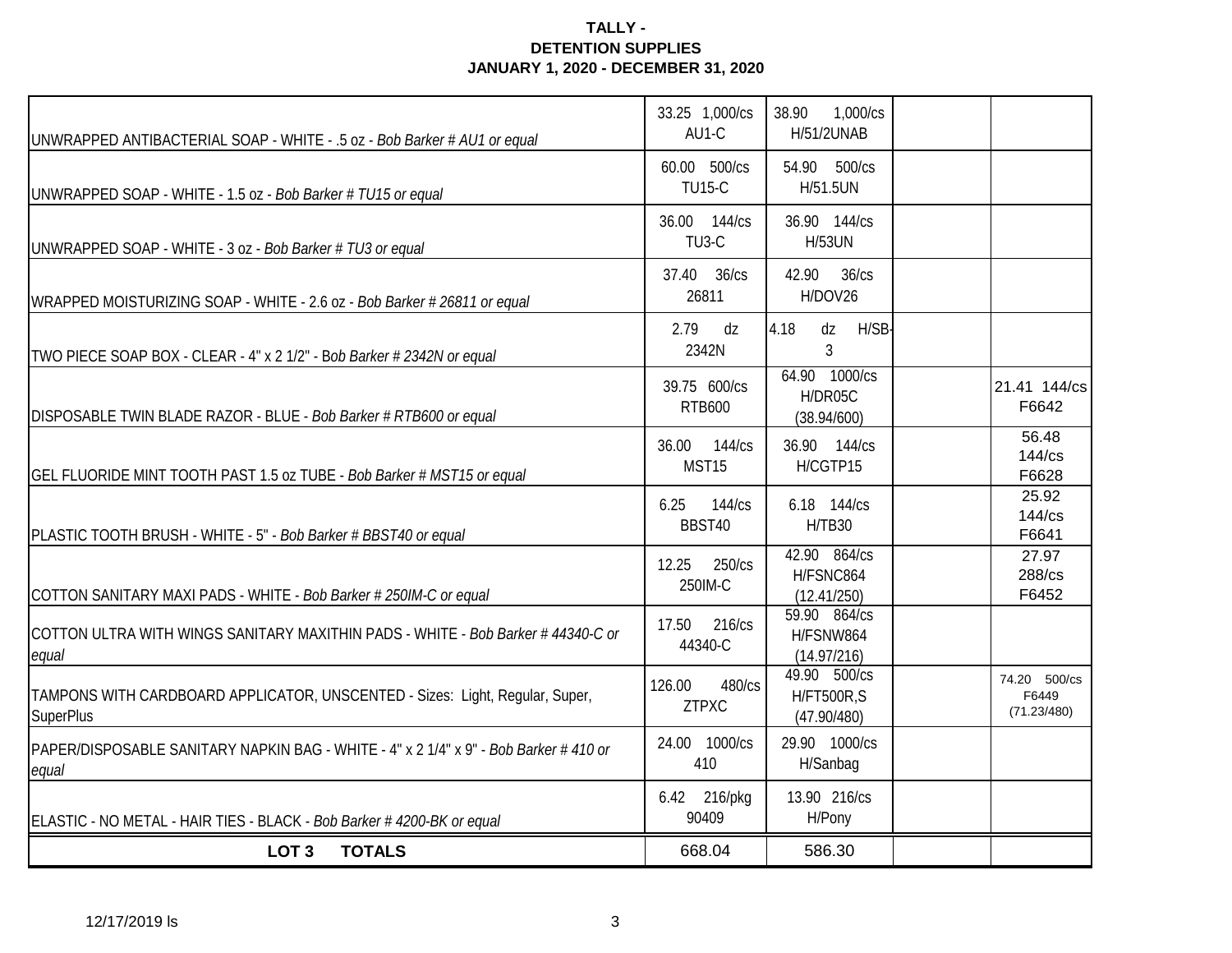| CLEAR FLEXIBLE MUG - 12 oz - Bob Barker # FXCL12 or equal                                             | 40.00 48/cs<br>FXCL12           |  |                                |
|-------------------------------------------------------------------------------------------------------|---------------------------------|--|--------------------------------|
| CLEAR TUMBLER - 9.5 oz - Bob Barker # 950C or equal                                                   | 35.00 48/cs<br>950C             |  |                                |
| PLASTIC SPORKS - ORANGE - 7" - Bob Barker # 62SPK or equal                                            | 8.63 144/cs<br>62SPK            |  |                                |
| BLACK INK SAFETY PEN - CLEAR - 4" - Bob Barker # MSBP or equal                                        | 8.00 144/cs<br><b>MSBP</b>      |  | 25.17<br>$100$ / $cs$<br>E5150 |
| SHOWER CURTAIN - GREEN w/ADJUSTABLE CLEAR TOP (8"-25")- 36" x 77" - Bob Barker #<br>SCVC3677 or equal | 11.00 ea<br><b>SCVC3677</b>     |  |                                |
| ZIPPERED LAUNDRY BAG - POLY MESH - Size: 18" x 24" - Bob Barker # WZ1824 or equal                     | 16.00 dz<br>WZ1824              |  |                                |
| ZIPPERED LAUNDRY NET - POLY MESH - Size: 24" x 36" - Bob Barker # WZ2436 or equal                     | 29.00 dz<br>WZ2436              |  |                                |
| SUCTION BACKED SHOWER SAFETY MAT 21.5" x 21.5" - Bob Barker # SM2121 or equal                         | 4.00<br>ea<br><b>PVCSM2121</b>  |  |                                |
| MOP BUCKET - CLEAR - Bob Barker # 2690 or equal                                                       | 75.00<br>ea<br>2690             |  |                                |
| DUST PAN - PLASTIC - Bob Barker # 2006 or equal                                                       | 2.46<br>ea<br>2006              |  |                                |
| CLEAR BOX IN CELL ORGANIZER - Bob Barker # CB16241 or equal                                           | 8.00<br>ea<br>CBICO             |  |                                |
| HE HAND/MACHINE WASH LAUNDRY PACS - Bulk Packaging (1002 +/-) Dropps brand or equal                   | 142.00 1002/cs<br>Z052721109210 |  |                                |
| GLOVES - NITRILE - POWDER-FREE - SMALL - at least 10mm thick - Safegrip brand or equal                | 12.45<br>50/cs<br>SG-S          |  |                                |
| GLOVES - NITRILE - POWDER-FREE - MEDIUM - at least 10mm thick - Safegrip brand or equal               | 12.45<br>50/cs<br>SG-M          |  |                                |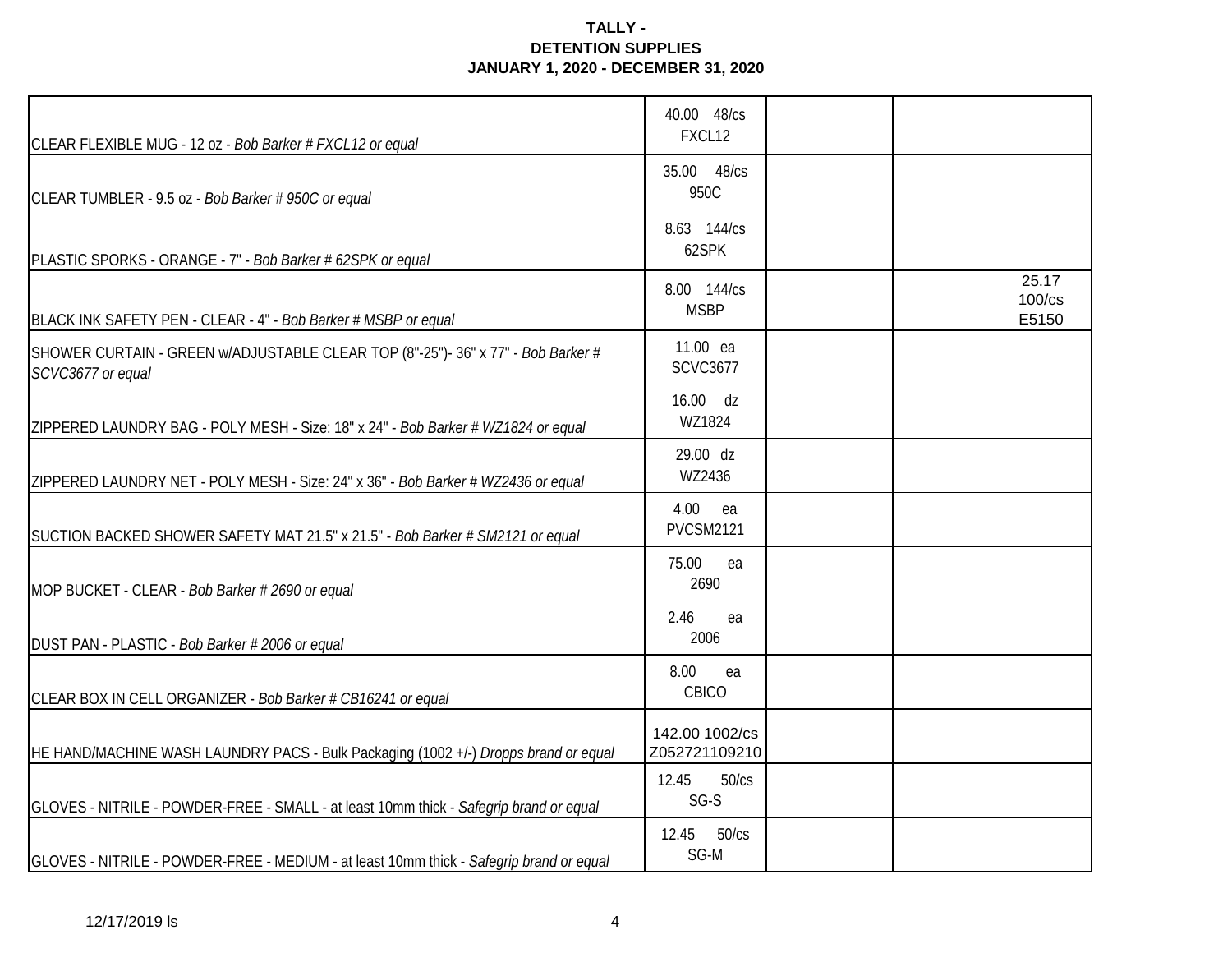| GLOVES - NITRILE - POWDER-FREE - LARGE - at least 10mm thick - Safegrip brand or equal   | 12.45 50/cs<br>SG-L              |  |  |
|------------------------------------------------------------------------------------------|----------------------------------|--|--|
| GLOVES - NITRILE - POWDER-FREE - X-LARGE - at least 10mm thick - Safegrip brand or equal | 12.45 50/cs<br>SG-XL             |  |  |
| LOT <sub>4</sub><br><b>TOTALS</b>                                                        | 428.89                           |  |  |
| PLASTIC COATED REGULAR CARDS - STANDARD                                                  | 12/cs<br>5.75<br>PC <sub>2</sub> |  |  |
| PLASTIC COATED PINOCHLE CARDS - STANDARD                                                 | 14.60<br>12/cs<br>1215           |  |  |
| PLASTIC COATED UNO CARDS - STANDARD                                                      | 5.10<br>ea<br>UNO <sub>2</sub>   |  |  |
| PLASTIC COATED ROOK CARDS - STANDARD                                                     | 3.54<br>ea<br>P02104             |  |  |
| PLASTIC COATED SKIP BO CARDS - STANDARD                                                  | 7.25<br>ea<br><b>SKIP</b>        |  |  |
| <b>CHECKERS - STANDARD</b>                                                               | 3.76<br>ea<br>4708               |  |  |
| <b>CHESS - STANDARD</b>                                                                  | 4.18<br>ea<br>4833               |  |  |
| <b>SCRABBLE - STANDARD</b>                                                               | 16.25<br>ea<br>4024              |  |  |
| YAHTZEE - STANDARD                                                                       | 9.00<br>ea<br><b>NE950</b>       |  |  |
| <b>CLUE - STANDARD</b>                                                                   | 9.00<br>ea<br>1703 Connect 4     |  |  |
| RISK - STANDARD                                                                          | 28.25 ea<br>B7404                |  |  |